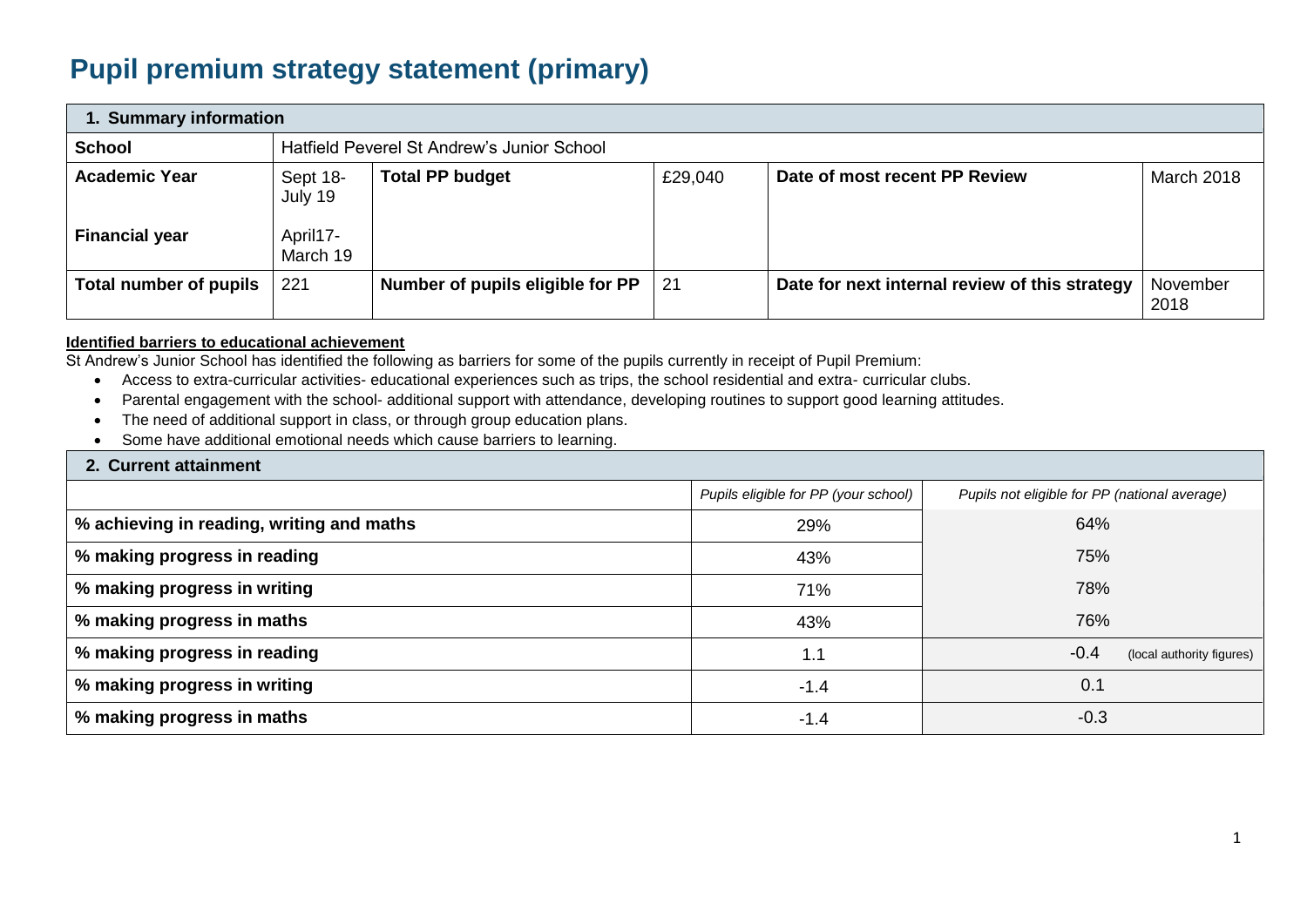|           | 3. Barriers to future attainment (for pupils eligible for PP, including high ability)                                      |                                                                                                                                                                                                                        |  |  |  |  |  |
|-----------|----------------------------------------------------------------------------------------------------------------------------|------------------------------------------------------------------------------------------------------------------------------------------------------------------------------------------------------------------------|--|--|--|--|--|
|           | In-school barriers (issues to be addressed in school, such as poor oral language skills)                                   |                                                                                                                                                                                                                        |  |  |  |  |  |
| Α.        | 38% of pupils entered KS2 working below Age Expected Expectations in Reading, Writing and Maths.                           |                                                                                                                                                                                                                        |  |  |  |  |  |
| В.        | 48% of pupils are currently working at ARE or above in Maths.                                                              |                                                                                                                                                                                                                        |  |  |  |  |  |
| C.        | Emotional needs of many of these children cause concern, resilience can be lacking.                                        |                                                                                                                                                                                                                        |  |  |  |  |  |
|           | <b>External barriers</b> (issues which also require action outside school, such as low attendance rates)                   |                                                                                                                                                                                                                        |  |  |  |  |  |
| D         | Some parents find supporting their children emotionally difficult.                                                         |                                                                                                                                                                                                                        |  |  |  |  |  |
|           | 4. Desired outcomes                                                                                                        |                                                                                                                                                                                                                        |  |  |  |  |  |
|           | Desired outcomes and how they will be measured                                                                             | Success criteria                                                                                                                                                                                                       |  |  |  |  |  |
| Α.        | For pupils to meet their end of year targets.                                                                              | For the aspirational targets set by teachers and SLT to be met by all PP<br>children.                                                                                                                                  |  |  |  |  |  |
| <b>B.</b> | For pupils who are working below ARE in Maths (52%) to make accelerated progress.                                          | Pupils will have made accelerated progress (7 points or above) and will<br>be working within ARE for Maths. Pupils will be working W+/ S or S+<br>within their year group on Target Tracker.                           |  |  |  |  |  |
| C.        | For pupils to demonstrate an improved degree of self-confidence and resilience when tackling<br>challenging work in class. | Pupils will self-evaluations and independence skills in class will be<br>observed to demonstrate a greater self-reliance.<br>Evaluations of the Jigsaw Resilience Project will demonstrate an<br>increased resilience. |  |  |  |  |  |
| D.        | For parents to feel more confident in supporting their children at home with all of their needs.                           | Parents will have an improved strategies, less support from school will<br>be needed.                                                                                                                                  |  |  |  |  |  |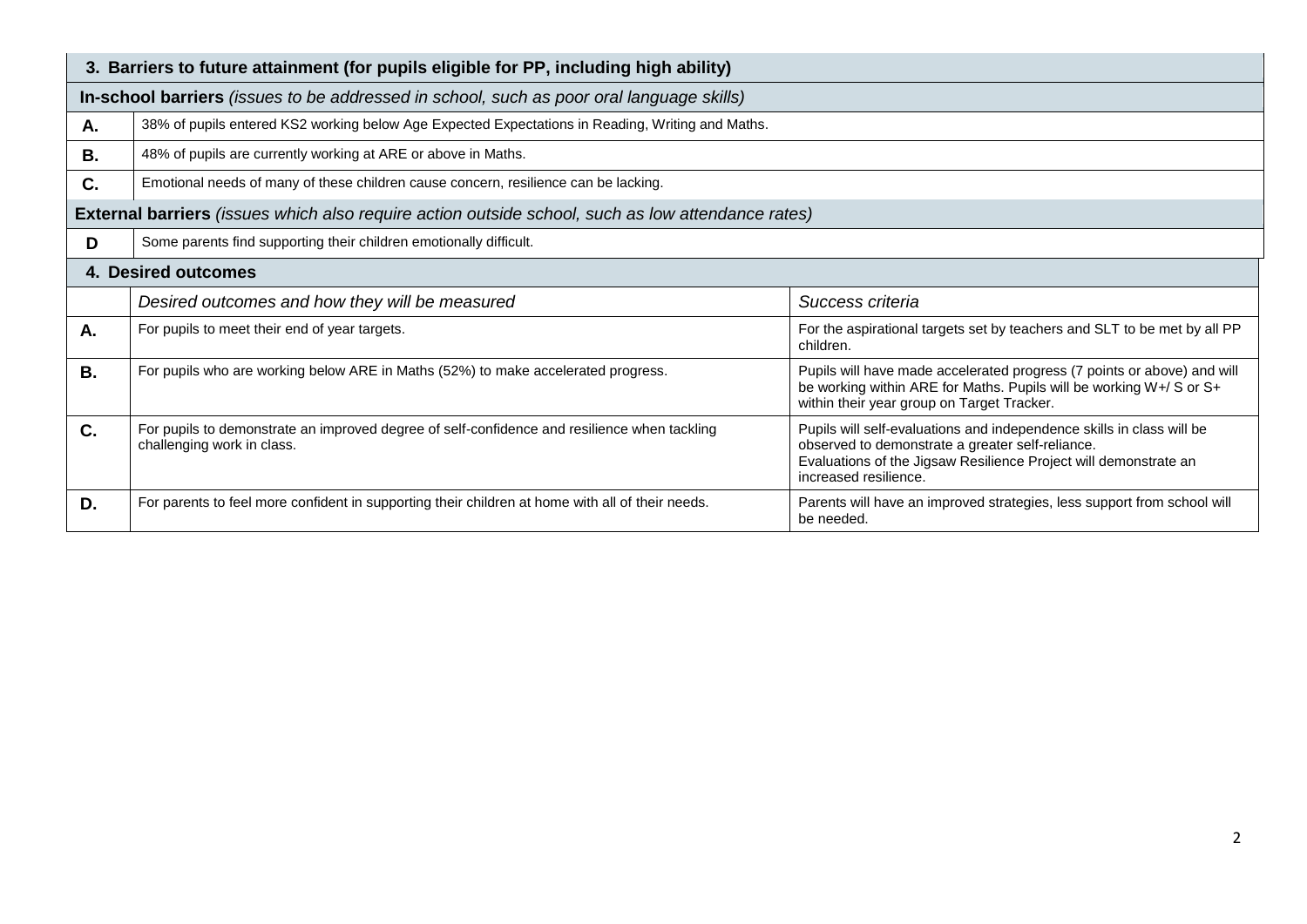| 5. Planned expenditure                                                                                                                                             |                                                                                                                                                                                                                                                  |                                                                                                                                                                                                                                                                                                                              |                                                                                                                                                                                                                                                 |                                                                     |                                                                                     |
|--------------------------------------------------------------------------------------------------------------------------------------------------------------------|--------------------------------------------------------------------------------------------------------------------------------------------------------------------------------------------------------------------------------------------------|------------------------------------------------------------------------------------------------------------------------------------------------------------------------------------------------------------------------------------------------------------------------------------------------------------------------------|-------------------------------------------------------------------------------------------------------------------------------------------------------------------------------------------------------------------------------------------------|---------------------------------------------------------------------|-------------------------------------------------------------------------------------|
| Academic year                                                                                                                                                      | 2018/19                                                                                                                                                                                                                                          |                                                                                                                                                                                                                                                                                                                              |                                                                                                                                                                                                                                                 |                                                                     |                                                                                     |
| and support whole school strategies.                                                                                                                               |                                                                                                                                                                                                                                                  | The three headings below enable schools to demonstrate how they are using the pupil premium to improve classroom pedagogy, provide targeted support                                                                                                                                                                          |                                                                                                                                                                                                                                                 |                                                                     |                                                                                     |
| i. Quality of teaching for all                                                                                                                                     |                                                                                                                                                                                                                                                  |                                                                                                                                                                                                                                                                                                                              |                                                                                                                                                                                                                                                 |                                                                     |                                                                                     |
| <b>Desired outcome</b>                                                                                                                                             | Chosen action /<br>approach                                                                                                                                                                                                                      | What is the evidence and rationale<br>for this choice?                                                                                                                                                                                                                                                                       | How will you ensure it is<br>implemented well?                                                                                                                                                                                                  | <b>Staff lead</b>                                                   | When will you<br>review<br>implementation?                                          |
| For pupils to meet their<br>end of year targets.<br>To raise the progress<br>and attainment rates of<br>all disadvantaged<br>children at the end of<br><b>KS2.</b> | To hold termly pupil<br>progress meetings<br>(Target Tracker Tuesday)<br>to identify children at risk<br>of not achieving their end<br>of year target.                                                                                           | By using robust systems to collect and<br>analyse pupil data, support is put in place<br>for all children who require additional<br>provision in making good progress with a<br>specific focus on this priority group.<br>These meetings fed directly into<br>interventions funded by the grant for<br>disadvantaged pupils. | HT/DHT and SLT (Mrs Pettifer<br><b>SENCo, Mrs O'Connor</b><br>Acting English Lead) are all in<br>attendance for pupil progress<br>meetings to ensure that all children<br>who require additional support are<br>targeted.                       | <b>Mrs Black</b><br>(DHT/ Maths<br>Lead)<br><b>Mr James</b><br>(HT) | Half termly-in line with<br>the review of the<br><b>School Development</b><br>Plan. |
| To ensure all pupils have<br>access to high quality<br>teaching in reading,<br>writing and maths across<br>the school.                                             | Use of regular<br>observations, drop-ins,<br>pupil voice and coaching<br>of new staff.                                                                                                                                                           | TLA1, TLA2, OP1, OP2 of School<br>development plan 18/19 specifically make<br>reference to these as a whole school<br>focus this academic year.<br>These observations will demonstrate that<br>all disadvantaged pupils will have access<br>to good or outstanding teaching.                                                 | HT/ DHT/ SEC/ DEA/ SLT will<br>conduct formal lesson<br>observations each term. Subject<br>leaders will conduct lesson drop-in<br>observations throughout the year.<br>DHT to support staff not<br>demonstrating at least good<br>teaching.     | <b>Mr James</b><br>(HT)<br><b>Mrs Black</b><br>(DHT)                | Half termly-in line with<br>the review of the<br><b>School Development</b><br>Plan. |
| To ensure all<br>assessment practices<br>are highly effective and<br>provide pupils with timely<br>and valuable ways to<br>improve their learning.                 | <b>Through continued</b><br>evaluation of marking<br>and feedback through<br>work scrutiny by SLT,<br>lesson observations and<br>staff discussions the<br>school will ensure that<br>PP children have access<br>to highly effective<br>feedback. | The EEF show that this is a high impact<br>and low cost strategy based upon<br>moderate evidence and can have up to 8<br>month additional impact on the learner.<br>TA training on developing independence<br>of learners                                                                                                    | Staff will conduct book scrutiny for<br>their individual subjects with<br>specific focus of effective marking<br>and feedback.<br>Discussion with pupils during<br>lesson observation. Specific<br>feedback question answers to be<br>analysed. | <b>Mrs Black</b><br>(DHT)<br>All staff                              | Half termly-in line with<br>the review of the<br><b>School Development</b><br>Plan. |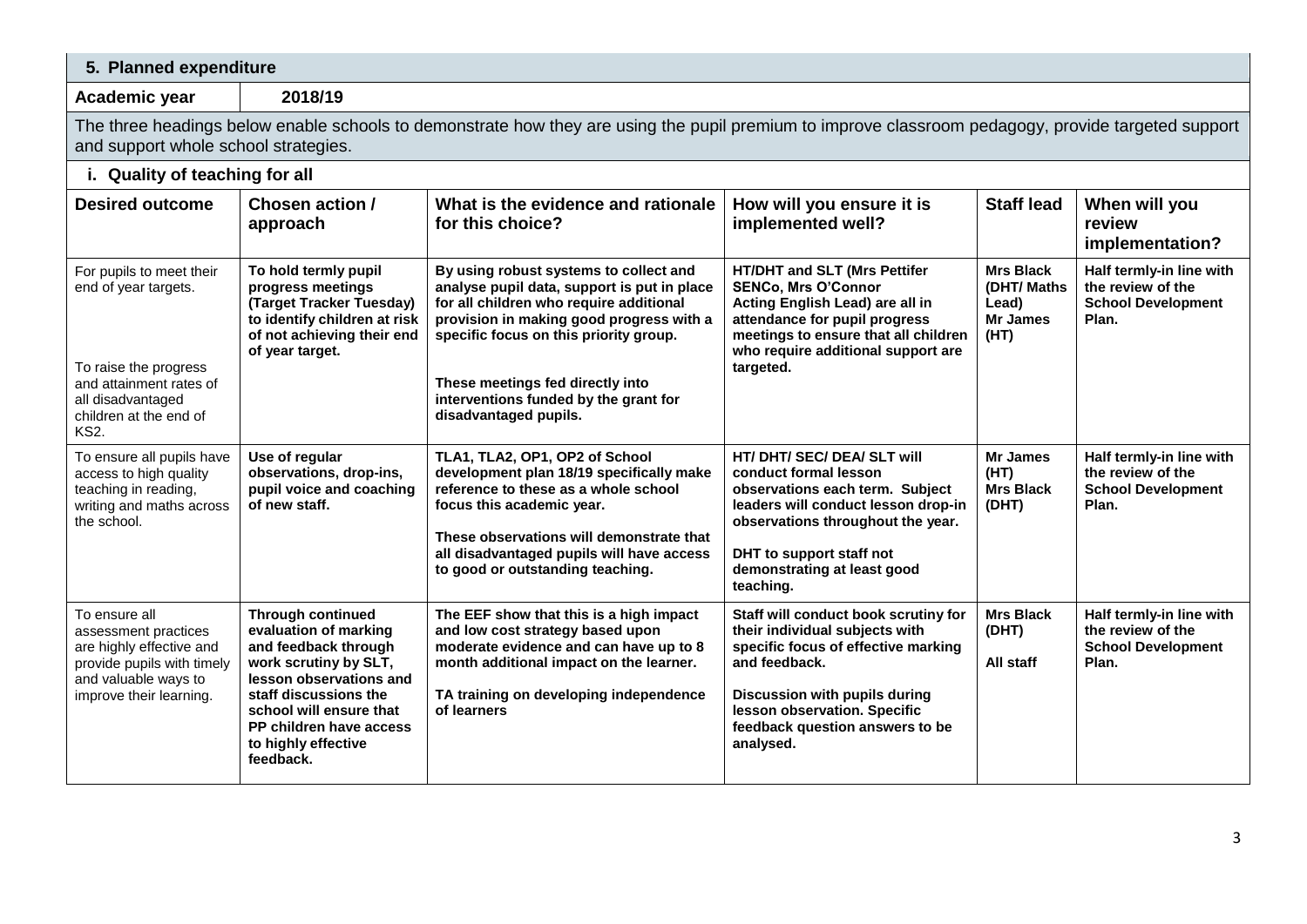| The implementation of<br>To develop a more<br>therapeutic approach to<br>the Essex Steps<br>behaviour management<br>all staff.<br>within the school. | approach to behaviour to<br>03/09/18 and 04/10/18. | The Essex Specialist teaching team<br>recommended the Essex Steps approach<br>as a useful tool to support both staff and<br>pupils within the school. DHT and SENCo<br>are trained Steps Trainers- and will<br>deliver the training to all stake holders on | DHT and SENCo will seek support<br>from STEPS support team to<br>ensure the approach is being<br>effectively introduced and<br>embedded within the school. | <b>Mrs Black</b><br>(DHT)<br><b>Mrs Pettifer</b><br>(SENCo)<br>All staff | This will be a weekly<br>agenda on staff<br>minutes whilst being<br>introduced-then half<br>termly. |
|------------------------------------------------------------------------------------------------------------------------------------------------------|----------------------------------------------------|-------------------------------------------------------------------------------------------------------------------------------------------------------------------------------------------------------------------------------------------------------------|------------------------------------------------------------------------------------------------------------------------------------------------------------|--------------------------------------------------------------------------|-----------------------------------------------------------------------------------------------------|
|                                                                                                                                                      |                                                    |                                                                                                                                                                                                                                                             |                                                                                                                                                            | <b>Total budgeted cost</b>                                               | £0<br>This is incorporated into<br>teaching and learning<br>budget.                                 |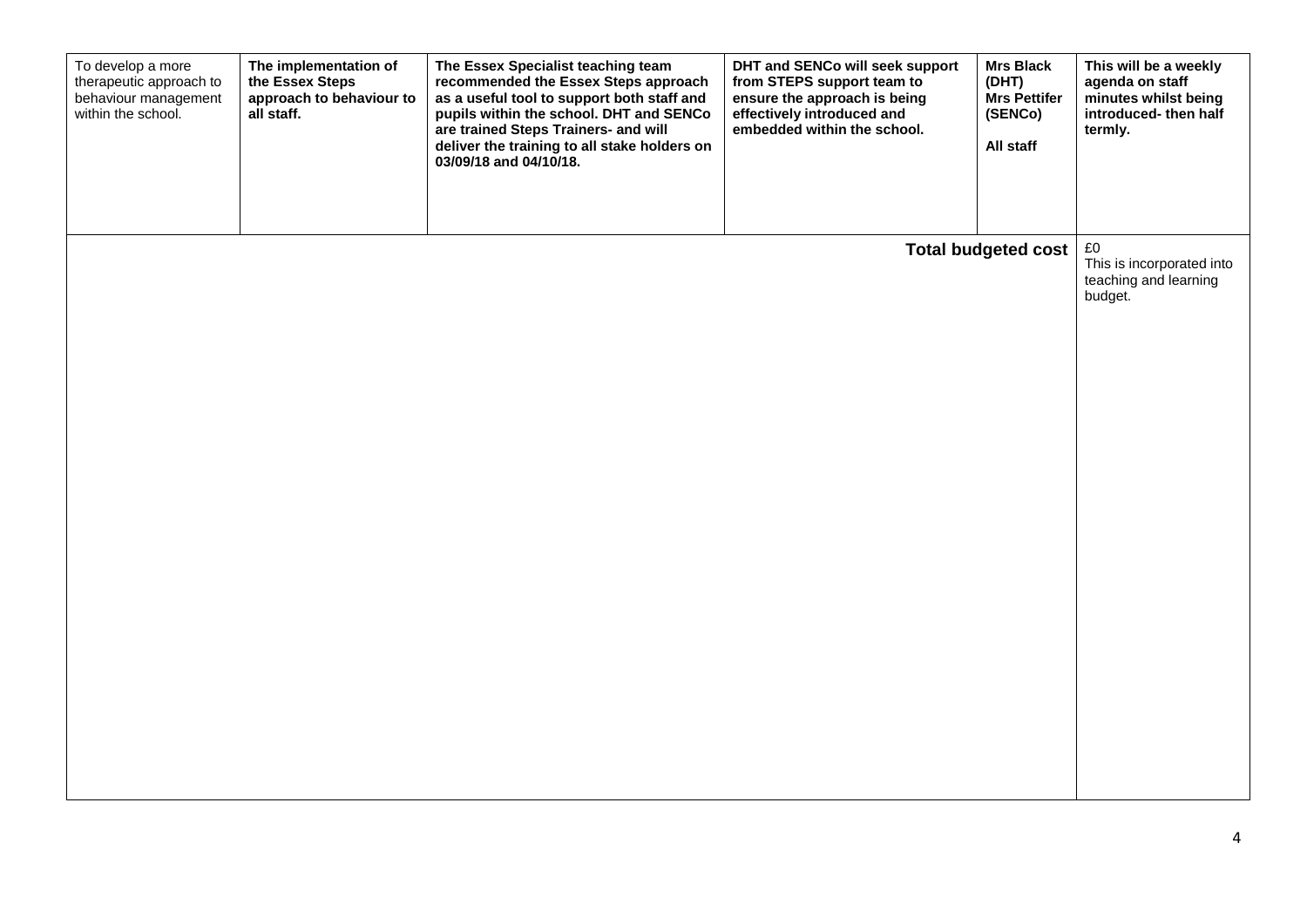| ii. Targeted support                                 |                                                                                                                                       |                                                                                                                                                                                                                                                                          |                                                                                                                                |                                 |                                            |  |
|------------------------------------------------------|---------------------------------------------------------------------------------------------------------------------------------------|--------------------------------------------------------------------------------------------------------------------------------------------------------------------------------------------------------------------------------------------------------------------------|--------------------------------------------------------------------------------------------------------------------------------|---------------------------------|--------------------------------------------|--|
| <b>Desired outcome</b>                               | <b>Chosen</b><br>action/approach                                                                                                      | What is the evidence and rationale<br>for this choice?                                                                                                                                                                                                                   | How will you ensure it is<br>implemented well?                                                                                 | <b>Staff lead</b>               | When will you<br>review<br>implementation? |  |
| For pupils who are<br>working below ARE in<br>Maths. | Small group<br>interventions to be<br>taught across all year<br>groups.                                                               | Disadvantaged children have a greater<br>likelihood of underachieving<br>academically-therefore regular<br>monitoring of all disadvantaged children,<br>children will be targeted with specific<br>Maths support.                                                        | <b>Post and Pre intervention</b><br>assessments will be shared and<br>carefully analysed in discussion<br>with class teachers. | <b>Mrs Black</b><br>(DHT)       | December 2018<br>£25,061.76                |  |
|                                                      | <b>EPS+ Maths intervention</b><br>to be taught consistently<br>and effectively to all<br>disadvantaged children<br>working below ARE. | The EPS+ Maths intervention had a<br>positive impact on the learners in our<br>pilot group in 2016.<br>Mrs Gardiner and Mrs Black will be able<br>to model good practice and train other<br>staff throughout the school.                                                 | Mrs Black to monitor teaching of<br>intervention to ensure consistency<br>throughout the school.                               | Mrs<br>Gardiner<br>(Trained TA) |                                            |  |
|                                                      | <b>Numicon-Breaking</b><br><b>Barriers and Big Ideas to</b><br>be taught as per the<br>instructions.                                  | Specifically designed for yr 3/4 (where Mrs<br>Gardiner is based)<br>We have a member of staff who can train<br>the TAs to deliver 'Big Ideas' - increasing<br>its efficacy. HPI use numicon so using<br>equipment known to yr 3 pupils is helpful<br>as they settle in. | Mrs Black to monitor and analyse<br>Maths data at the end of each unit<br>taught.                                              |                                 |                                            |  |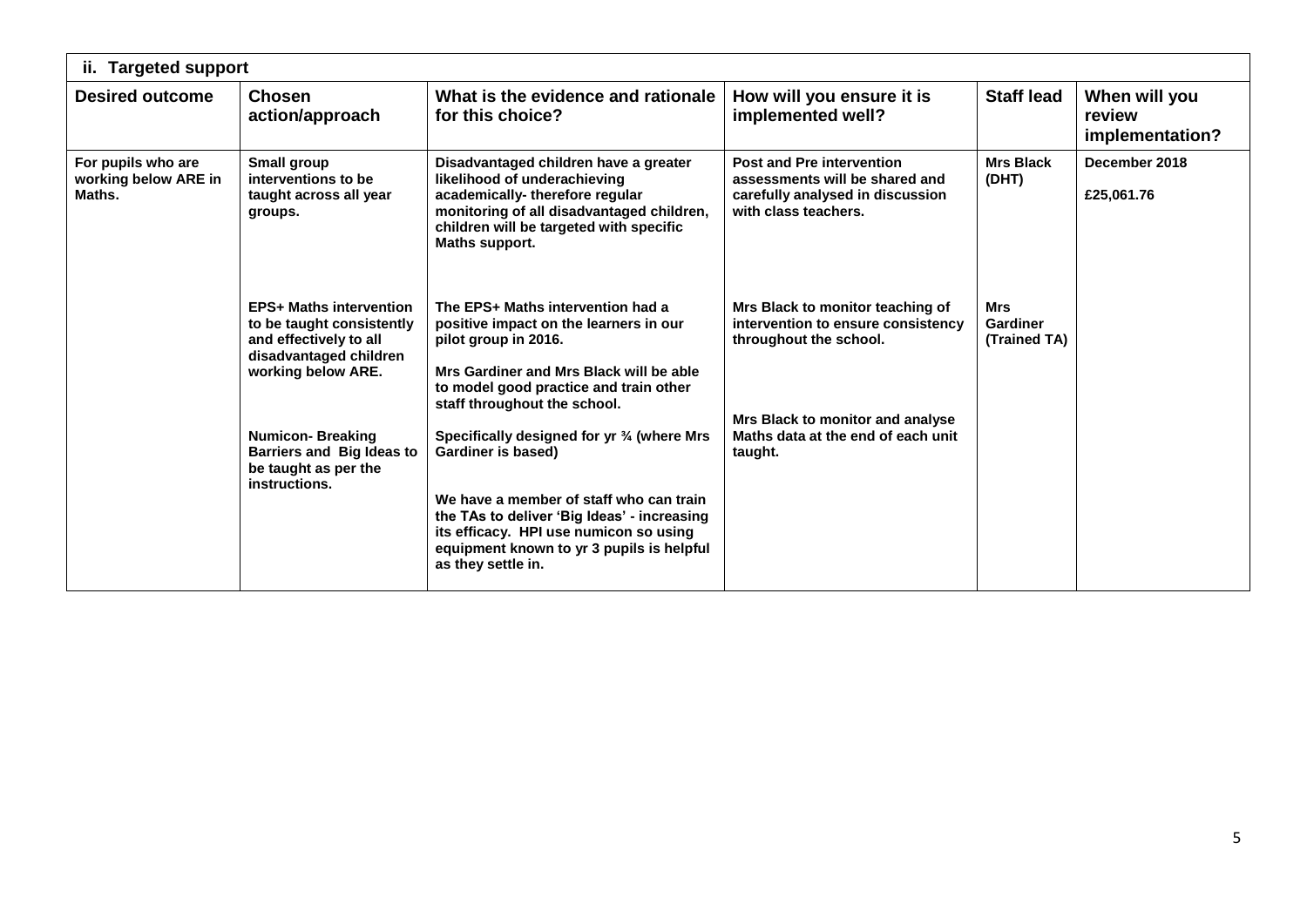| For pupils to<br>demonstrate an<br>improved degree of<br>self-confidence and<br>resilience when<br>tackling challenging<br>work in class. | To purchase JIGSAW<br><b>REST (Resilience,</b><br><b>Engagement Scale and</b><br>Toolkit).<br><b>REST interventions to be</b><br>accessed by all Children<br>in receipt of Pupil<br>Premium grant in<br>Autumn term. | REST presents a straightforard and time-<br>effective way to determine each child's<br>given starting point with regard to their<br>resilience and engagement- after initial<br>assessments appropriate interventions<br>are identified to support the individual's<br>needs.<br>A specific intervention for resilience and<br>emotional intelligence has not been used<br>in school before.<br>EEF state that SEL interventions have an<br>identifiable and valuable impact on<br>attitudes to learning and social<br>relationships in school. They also have an<br>average overall impact of four months'<br>additional progress on attainment. | Staff (teachers and TAs) will be<br>well-trained in the intervention-so<br>they will be able to reinforce the<br>toolkit skills that the children will<br>have been taught.<br><b>Baseline and post-intervention</b><br>assessments will be monitored<br>carefully and then analysed after<br>completion of the sessions. | <b>Mrs Black</b><br>(DHT)<br>All staff                                | December 2018<br>£365   |
|-------------------------------------------------------------------------------------------------------------------------------------------|----------------------------------------------------------------------------------------------------------------------------------------------------------------------------------------------------------------------|---------------------------------------------------------------------------------------------------------------------------------------------------------------------------------------------------------------------------------------------------------------------------------------------------------------------------------------------------------------------------------------------------------------------------------------------------------------------------------------------------------------------------------------------------------------------------------------------------------------------------------------------------|---------------------------------------------------------------------------------------------------------------------------------------------------------------------------------------------------------------------------------------------------------------------------------------------------------------------------|-----------------------------------------------------------------------|-------------------------|
| For pupils with speech<br>and language needs to<br>have individual<br>programmes of<br>support created.                                   | To ensure any speech<br>and language issues are<br>dealt with swiftly.                                                                                                                                               | North Essex SALT- Jo Baxter has been<br>used by the school previously and her<br>approach has been very successful in<br>supporting children with an speech and<br>language issue.                                                                                                                                                                                                                                                                                                                                                                                                                                                                | Mrs Pettifer (SENCo) will do pre-<br>assessments and discuss needs<br>with the class teachers.<br>Support plans to be followed<br>consistently and follow up<br>assessments monitored carefully.                                                                                                                          | <b>Mrs Black</b><br>(DHT)<br><b>MRS</b><br><b>Pettifer</b><br>(SENCo) | February 2019<br>£1,500 |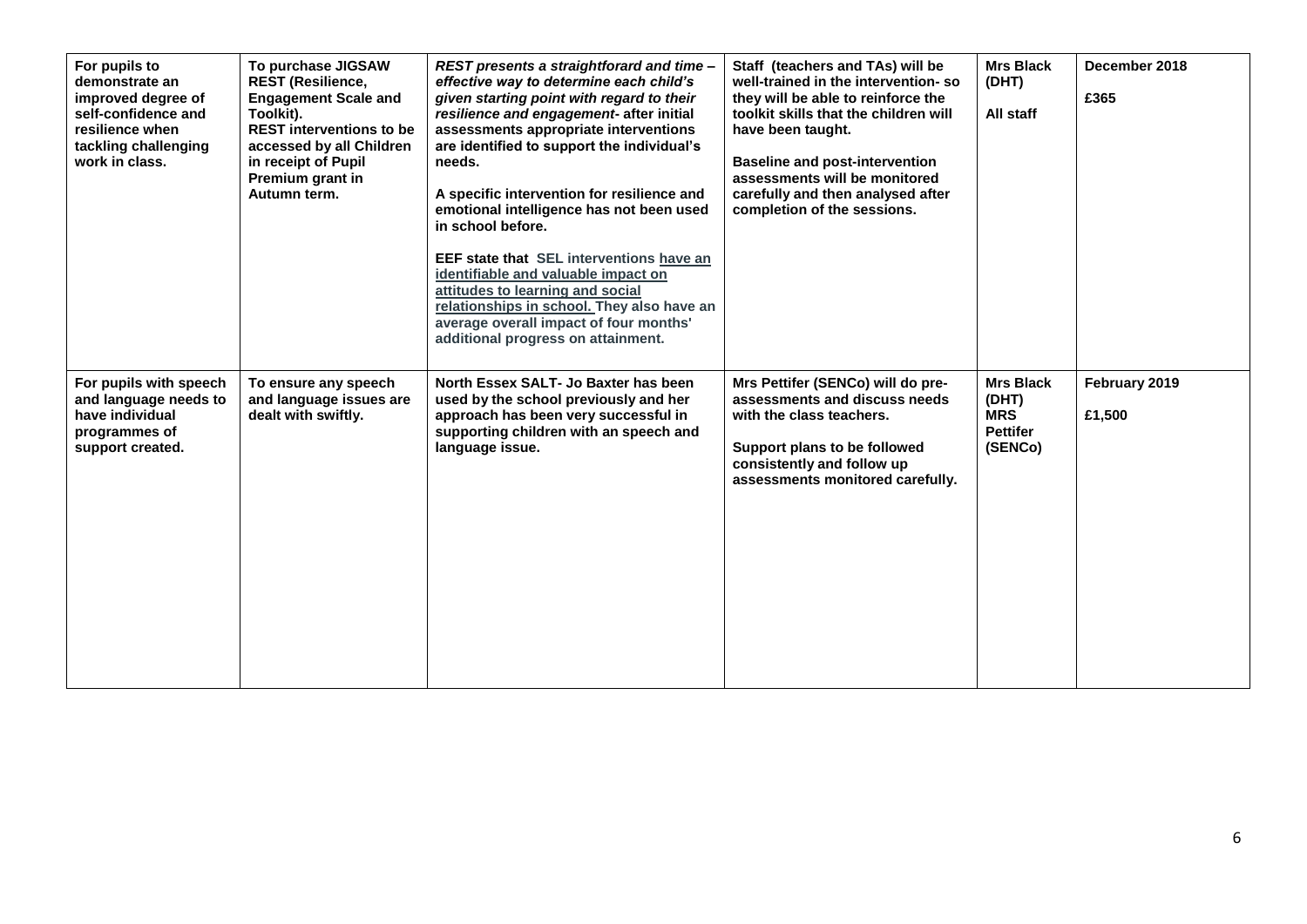| To ensure social,<br>emotional and<br>behavioural emotional<br>barriers are reduced. | To buy in a Sports<br>Apprentice to engage<br>specifically<br>disadvantaged children<br>during lunchtimes.<br>A counsellor from the<br>YMCA may be employed<br>to work specifically with<br>a child in need. | EEF evidence states a positive but low<br>impact on disadvantaged children's<br>academic progress (4 months).<br>However, many of these children are<br>unable to attend after school clubs due to<br>family commitments-so to ensure that<br>these opportunities are available during<br>the school day will increase their<br>enjoyment of school and will increase a<br>positive attitude towards the school day.<br>Professional support for a child in need is<br>essential to aid their learning and self-<br>esteem.                                                                                                | Discussions with the children,<br>parents and class teachers will<br>allow data collection- pupil and<br>parent voice.                                                                                                                                  | <b>Mrs Black</b><br>(DHT)                                                                         | Half termly.<br>£1,120<br>(28 hrs @£40 an hour) |
|--------------------------------------------------------------------------------------|--------------------------------------------------------------------------------------------------------------------------------------------------------------------------------------------------------------|----------------------------------------------------------------------------------------------------------------------------------------------------------------------------------------------------------------------------------------------------------------------------------------------------------------------------------------------------------------------------------------------------------------------------------------------------------------------------------------------------------------------------------------------------------------------------------------------------------------------------|---------------------------------------------------------------------------------------------------------------------------------------------------------------------------------------------------------------------------------------------------------|---------------------------------------------------------------------------------------------------|-------------------------------------------------|
|                                                                                      |                                                                                                                                                                                                              |                                                                                                                                                                                                                                                                                                                                                                                                                                                                                                                                                                                                                            |                                                                                                                                                                                                                                                         | <b>Total budgeted cost</b>                                                                        | £25,061.76                                      |
| iii. Other approaches                                                                |                                                                                                                                                                                                              |                                                                                                                                                                                                                                                                                                                                                                                                                                                                                                                                                                                                                            |                                                                                                                                                                                                                                                         |                                                                                                   |                                                 |
| <b>Desired outcome</b>                                                               | <b>Chosen</b><br>action/approach                                                                                                                                                                             | What is the evidence and rationale<br>for this choice?                                                                                                                                                                                                                                                                                                                                                                                                                                                                                                                                                                     | How will you ensure it is<br>implemented well?                                                                                                                                                                                                          | <b>Staff lead</b>                                                                                 | When will you<br>review<br>implementation?      |
| To provide the<br>opportunity for all<br>children to participate<br>in school life.  | Raising aspirations/<br><b>Sports participation</b>                                                                                                                                                          | Many children from disadvantaged<br>backgrounds may be unable to access<br>enrichment activities, such as extra-<br>curricular clubs, music lessons and<br>educational visits.<br>This funding will continue to support<br>children in a range of ways and to<br>contribute to developing the 'whole' child.<br>Supporting the cost of<br>$\bullet$<br>educational visits for families<br>unable to make a contribution.<br><b>Extra-curricular clubs for</b><br>individuals including music<br>lessons with the peripatetic<br>music teachers in school.<br>Food or snacks for those in need<br>$\bullet$<br>at breaktime | The music clubs will be overseen<br>by Mrs Black and Mrs Jeary (the<br>music co-ordinator)<br>Access to and discounts for school<br>visits, residential visits and extra-<br>curricular clubs will be managed<br>by Mrs Draper our Business<br>Manager. | <b>Mrs Black</b><br>(DHT)<br><b>Supported</b><br>by Mrs<br><b>Draper</b><br>(Business<br>manager) | Annually<br>£955.24<br>£38                      |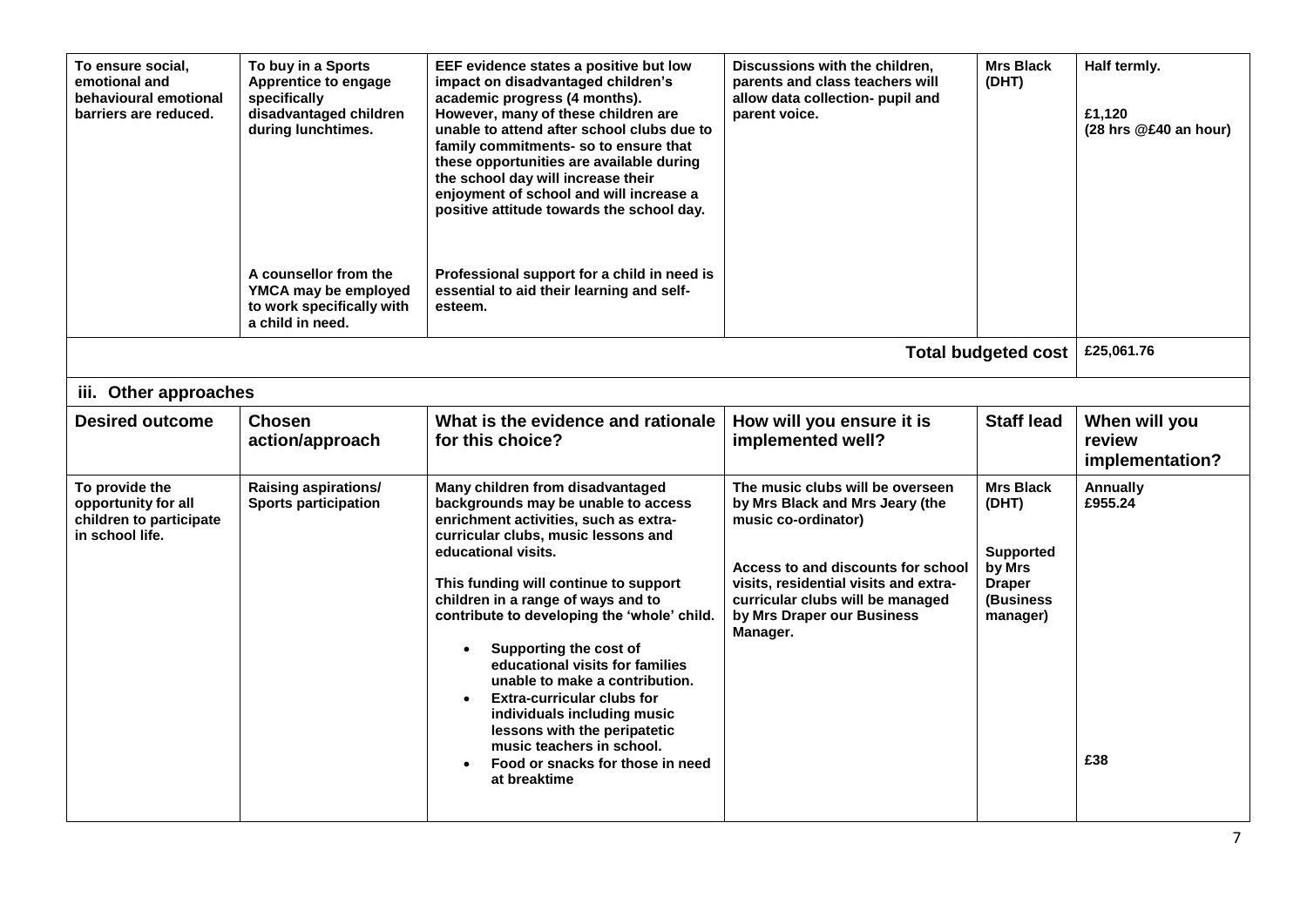|                                                                                                                                                                    |                                                                                                                                                           |                                                                                                                                                                                                                                                                                                                                                                                                                                                                                                                                                                                                                                                                                                                                                                                                                                                                                                                                                                                                                                                                                                                                                   |                                                                                                                                                                                                                                                                                                                                                                                                                                                                                                                                                                                                                                                                                                                                               | <b>Total budgeted cost</b> | £993.24 |      |
|--------------------------------------------------------------------------------------------------------------------------------------------------------------------|-----------------------------------------------------------------------------------------------------------------------------------------------------------|---------------------------------------------------------------------------------------------------------------------------------------------------------------------------------------------------------------------------------------------------------------------------------------------------------------------------------------------------------------------------------------------------------------------------------------------------------------------------------------------------------------------------------------------------------------------------------------------------------------------------------------------------------------------------------------------------------------------------------------------------------------------------------------------------------------------------------------------------------------------------------------------------------------------------------------------------------------------------------------------------------------------------------------------------------------------------------------------------------------------------------------------------|-----------------------------------------------------------------------------------------------------------------------------------------------------------------------------------------------------------------------------------------------------------------------------------------------------------------------------------------------------------------------------------------------------------------------------------------------------------------------------------------------------------------------------------------------------------------------------------------------------------------------------------------------------------------------------------------------------------------------------------------------|----------------------------|---------|------|
|                                                                                                                                                                    |                                                                                                                                                           |                                                                                                                                                                                                                                                                                                                                                                                                                                                                                                                                                                                                                                                                                                                                                                                                                                                                                                                                                                                                                                                                                                                                                   |                                                                                                                                                                                                                                                                                                                                                                                                                                                                                                                                                                                                                                                                                                                                               |                            |         |      |
| 6. Review of expenditure                                                                                                                                           |                                                                                                                                                           |                                                                                                                                                                                                                                                                                                                                                                                                                                                                                                                                                                                                                                                                                                                                                                                                                                                                                                                                                                                                                                                                                                                                                   |                                                                                                                                                                                                                                                                                                                                                                                                                                                                                                                                                                                                                                                                                                                                               |                            |         |      |
| <b>Previous Academic Year</b>                                                                                                                                      |                                                                                                                                                           | 2018/2019                                                                                                                                                                                                                                                                                                                                                                                                                                                                                                                                                                                                                                                                                                                                                                                                                                                                                                                                                                                                                                                                                                                                         |                                                                                                                                                                                                                                                                                                                                                                                                                                                                                                                                                                                                                                                                                                                                               |                            |         |      |
|                                                                                                                                                                    | i. Quality of teaching for all                                                                                                                            |                                                                                                                                                                                                                                                                                                                                                                                                                                                                                                                                                                                                                                                                                                                                                                                                                                                                                                                                                                                                                                                                                                                                                   |                                                                                                                                                                                                                                                                                                                                                                                                                                                                                                                                                                                                                                                                                                                                               |                            |         |      |
| <b>Desired outcome</b>                                                                                                                                             | <b>Chosen</b><br>action/approach                                                                                                                          | <b>Estimated impact:</b> Did you meet the<br>success criteria? Include impact on<br>pupils not eligible for PP, if appropriate.                                                                                                                                                                                                                                                                                                                                                                                                                                                                                                                                                                                                                                                                                                                                                                                                                                                                                                                                                                                                                   | <b>Lessons learned</b><br>(and whether you will continue with this approach)                                                                                                                                                                                                                                                                                                                                                                                                                                                                                                                                                                                                                                                                  |                            |         | Cost |
| For pupils to meet their<br>end of year targets.<br>To raise the progress<br>and attainment rates of<br>all disadvantaged<br>children at the end of<br><b>KS2.</b> | To hold termly pupil<br>progress meetings<br>(Target Tracker<br>Tuesday) to identify<br>children at risk of not<br>achieving their end of<br>year target. | 33% of PPG pupils achieved ARE in RWM in yr 6<br>SAT <sub>s</sub> .<br>94% of PPG children achieved their end of yr 6<br>targets.<br>A rise in Reading results in yr 6 SATs is a desired<br>outcome for all children in yr 6- above local and<br>national results.<br>All children eligible for PP funding have had their<br>individual provision outlined by class teachers.<br>Interventions continue to be targeted and<br>monitored by staff.<br>Lessons observed by Leaders, Ofsted and School<br>Improvement Advisor have been consistently good<br>and use of teaching assistants has improved since<br>the previous Ofsted in 2016 this benefits all pupils<br>whether eligible for PP funding or not.<br>Average steps progress for yr 3,4,5 non-PP<br>funded children is 5.0 for Reading.<br>Average steps progress for yr 3,4,5 PP funded<br>children is 4.4 for Reading.<br>Average steps progress for yr 3,4,5 non-PP<br>funded children is 4.8 for Writing.<br>Average steps progress for yr 3,4,5 PP funded<br>children is 4.4 for Writing.<br>Average steps progress for yr 3,4,5 for non-PP<br>funded children is 5.2 for Maths. | Additional time to be given for the pupil progress meetings<br>as these take longer when so many individual children being<br>discussed.<br>Writing continues to be an area of concern within the school-<br>Jane Constadine 'Write Stuff' training to be shared amongst<br>staff and Teaching assistants.<br>Continue with previous approaches in 19/20.<br>Consider use of learning mentors within the school-<br>specifically for children eligible for PP funding.<br>Analysis of impact of interventions to be a focus of academic<br>year 2019/20 led by new SENCo Mrs A. Dutaut.<br>Attendance is above the national average. Attendance is high for<br>all groups of pupils including those with SEND and for<br>disadvantaged pupils |                            |         | £0   |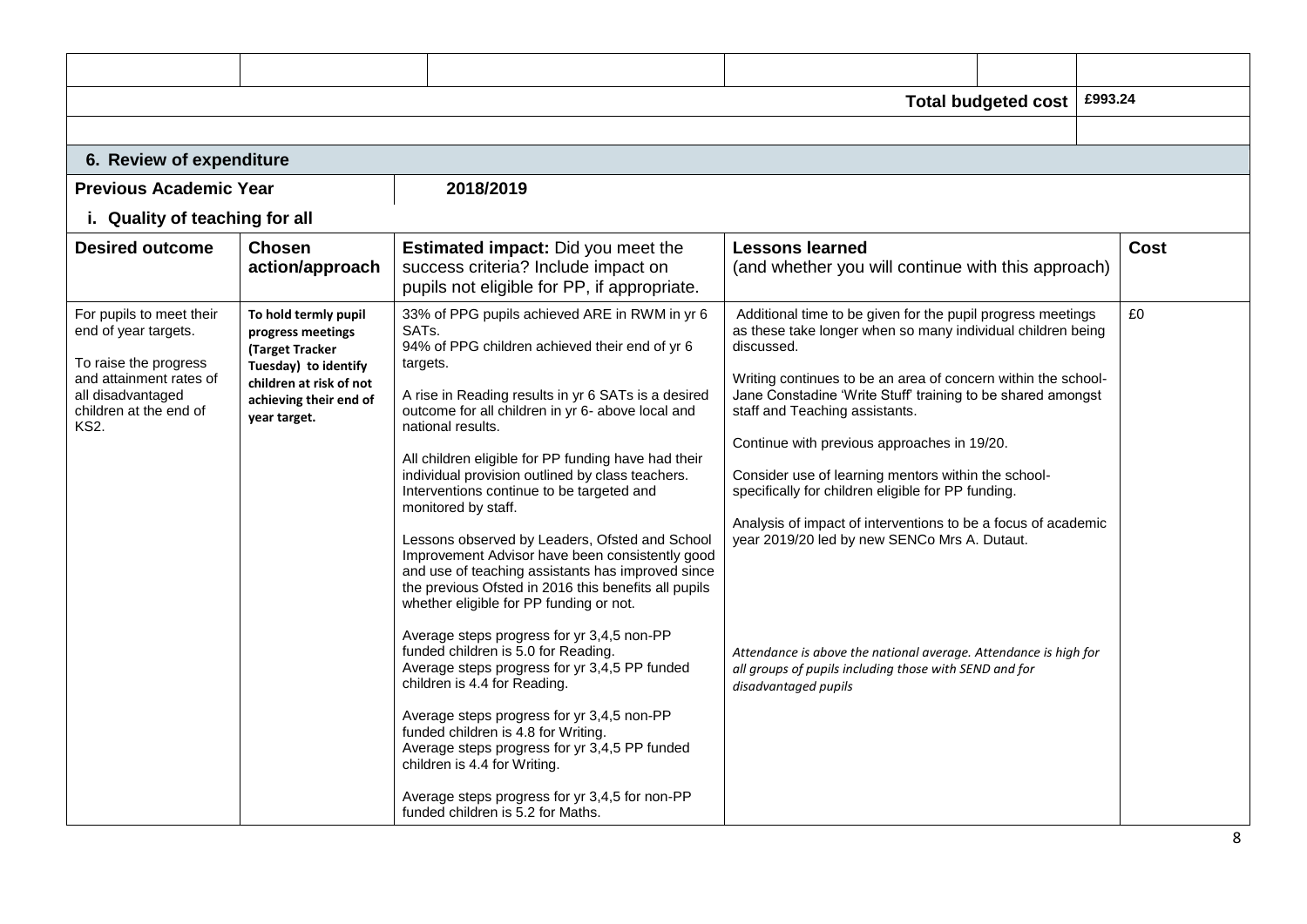|                                                                                                                                                    |                                                                                                                                                                                                                                                           | Average steps progress for yr 3,4,5 for PP funded<br>children is 4.7 for Maths.                                                                                                                                                                                                                                                                                                                                                                                                                                                                                  |                                                                                                                                                                                                                                                    |            |
|----------------------------------------------------------------------------------------------------------------------------------------------------|-----------------------------------------------------------------------------------------------------------------------------------------------------------------------------------------------------------------------------------------------------------|------------------------------------------------------------------------------------------------------------------------------------------------------------------------------------------------------------------------------------------------------------------------------------------------------------------------------------------------------------------------------------------------------------------------------------------------------------------------------------------------------------------------------------------------------------------|----------------------------------------------------------------------------------------------------------------------------------------------------------------------------------------------------------------------------------------------------|------------|
| To ensure all pupils have<br>access to high quality<br>teaching in reading,<br>writing and maths across<br>the school.                             | Use of regular<br>observations, drop-<br>ins, pupil voice and<br>coaching of new<br>staff.                                                                                                                                                                | School achieved Good in January 2019 Ofsted<br>receiving 'good' in all areas of the inspection.<br>Disadvantaged pupils currently in the school are<br>making good progress.                                                                                                                                                                                                                                                                                                                                                                                     | The school continues to be developing and improving its<br>strategies for teaching, learning and assessment.                                                                                                                                       | £12,470    |
| To ensure all<br>assessment practices<br>are highly effective and<br>provide pupils with timely<br>and valuable ways to<br>improve their learning. | <b>Through continued</b><br>evaluation of<br>marking and<br>feedback through<br>work scrutiny by<br>SLT, lesson<br>observations and<br>staff discussions<br>the school will<br>ensure that PP<br>children have<br>access to highly<br>effective feedback. | The quality of teaching, learning and assessment<br>has improved significantly since the previous<br>inspection. Leaders have implemented a well-<br>thought-out and focused programme of training,<br>including shared working with other schools. This<br>has benefited both teachers and teaching<br>assistants.<br>Teaching assistants are highly effective at<br>providing support to pupils, while also promoting<br>independence. This means that pupils do not learn<br>to rely on adults and are able to complete tasks<br>and activities on their own. | A new feedback policy is aimed at developing even greater<br>independence in children.                                                                                                                                                             |            |
| To develop a more<br>therapeutic approach to<br>behaviour management<br>within the school.                                                         | The implementation<br>of the Essex Steps<br>approach to<br>behaviour to all<br>staff.                                                                                                                                                                     | The positive relationships between adults and<br>pupils contribute towards the good progress seen.<br>Ofsted 2019                                                                                                                                                                                                                                                                                                                                                                                                                                                | The school is anticipating being part of a Trauma Perceptive<br>Practice pilot with the local Educational Psychologists in<br>2020. This will continue to develop staff understanding of<br>adverse childhood experiences how to support children. |            |
|                                                                                                                                                    |                                                                                                                                                                                                                                                           | <b>ii.</b> To ensure all pupils have access to high quality teaching in reading, writing and maths across the school.                                                                                                                                                                                                                                                                                                                                                                                                                                            |                                                                                                                                                                                                                                                    |            |
| <b>Desired outcome</b>                                                                                                                             | <b>Chosen</b><br>action/approach                                                                                                                                                                                                                          | <b>Estimated impact:</b> Did you meet the<br>success criteria? Include impact on<br>pupils not eligible for PP, if appropriate.                                                                                                                                                                                                                                                                                                                                                                                                                                  | <b>Lessons learned</b><br>(and whether you will continue with this approach)                                                                                                                                                                       | Cost       |
| For pupils who are<br>working below ARE in<br><b>Maths to make</b><br>accelerated progress.                                                        | Small group<br>interventions to be<br>taught across all<br>year groups.                                                                                                                                                                                   | 50% of year 6 children with PPG achieved ARE.<br>50% of year 5 children with PPG achieved ARE.<br>50% of year 4 children with PPG achieved ARE.<br>50% of year 3 children with PPG achieved ARE.                                                                                                                                                                                                                                                                                                                                                                 | Additional training for intervention staff to be secured for<br>19/20 in order to have an even better impact on pupil<br>outcomes.                                                                                                                 | £11,061.76 |
|                                                                                                                                                    | <b>EPS+ Maths</b><br>intervention to be                                                                                                                                                                                                                   |                                                                                                                                                                                                                                                                                                                                                                                                                                                                                                                                                                  | Flexible class-teaching depending on pupil needs in each<br>year group is being developed.                                                                                                                                                         |            |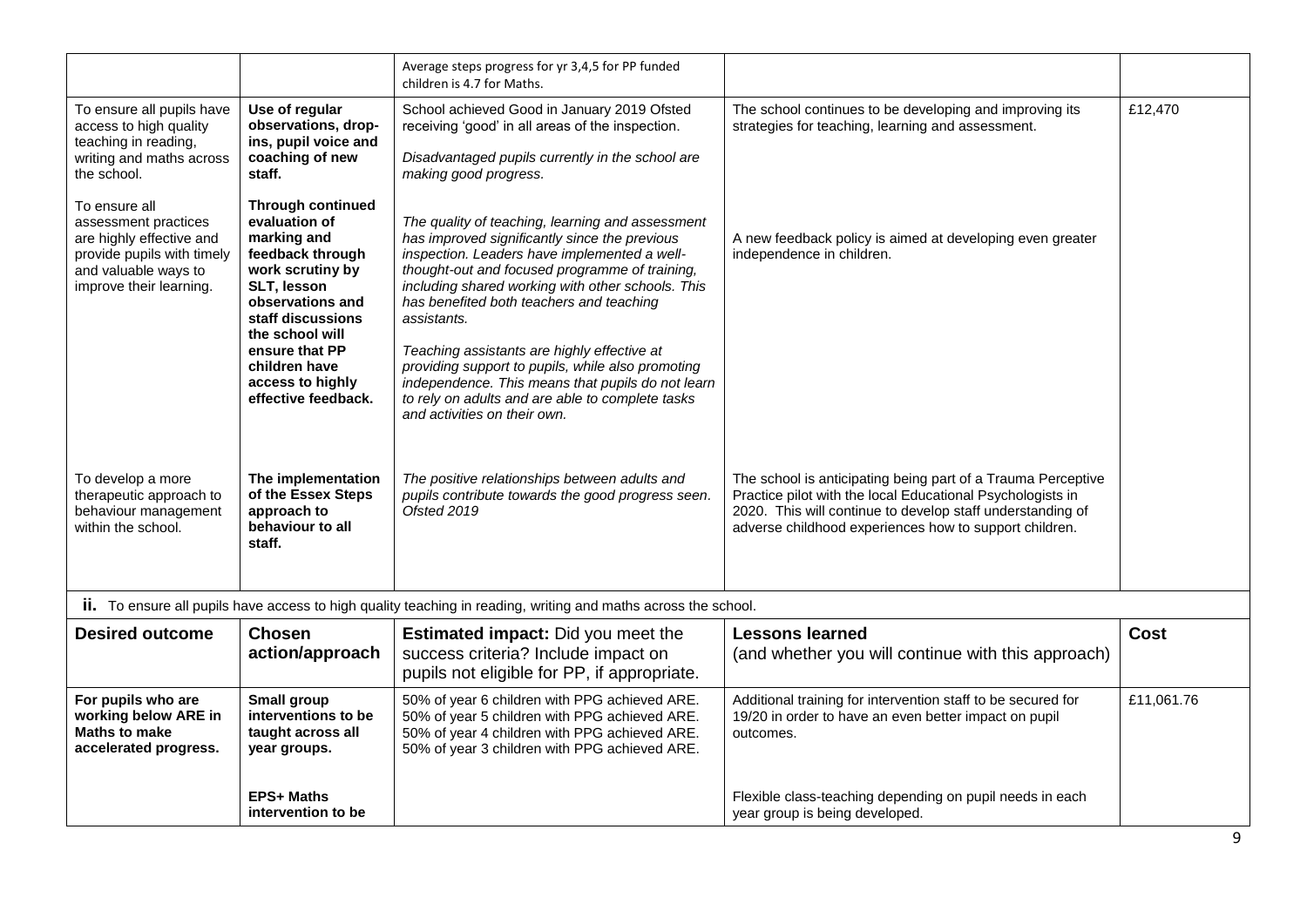|                                                                                                                                           | taught consistently<br>and effectively to all<br>disadvantaged<br>children working<br>below ARE.                                                                                                                           | This Intervention was not used due to teacher led<br>same-day interventions based on class lessons<br>being a key-focus.                                                                                           |                                                                                   |      |
|-------------------------------------------------------------------------------------------------------------------------------------------|----------------------------------------------------------------------------------------------------------------------------------------------------------------------------------------------------------------------------|--------------------------------------------------------------------------------------------------------------------------------------------------------------------------------------------------------------------|-----------------------------------------------------------------------------------|------|
|                                                                                                                                           | <b>Numicon-Breaking</b><br><b>Barriers and Big</b><br>Ideas to be taught<br>as per the<br>instructions.                                                                                                                    | Pupils made good progress - particularly in year<br>5.                                                                                                                                                             | New Maths leaders will be looking at resourcing with new<br>budget plans.         |      |
| For pupils to<br>demonstrate an<br>improved degree of<br>self-confidence and<br>resilience when<br>tackling challenging<br>work in class. | To purchase<br><b>JIGSAW REST</b><br>(Resilience,<br><b>Engagement Scale</b><br>and Toolkit).<br><b>REST interventions</b><br>to be accessed by<br>all Children in<br>receipt of Pupil<br>Premium grant in<br>Autumn term. | This project will be trialled next academic year.                                                                                                                                                                  | With a stronger SLT in 19/20 capacity to do this project will<br>be strengthened. | £365 |
| For pupils with speech<br>and language needs to<br>have individual<br>programmes of<br>support created.                                   | To ensure any<br>speech and<br>language issues are<br>dealt with swiftly.                                                                                                                                                  | SALT met with key children, assessments<br>completed and intervention programmes set-up.<br>Termly analysis of SAL sessions.<br>SALT did staff and TA training on interventions<br>and strategies to use in class. | SALT training staff was particularly useful.                                      | £750 |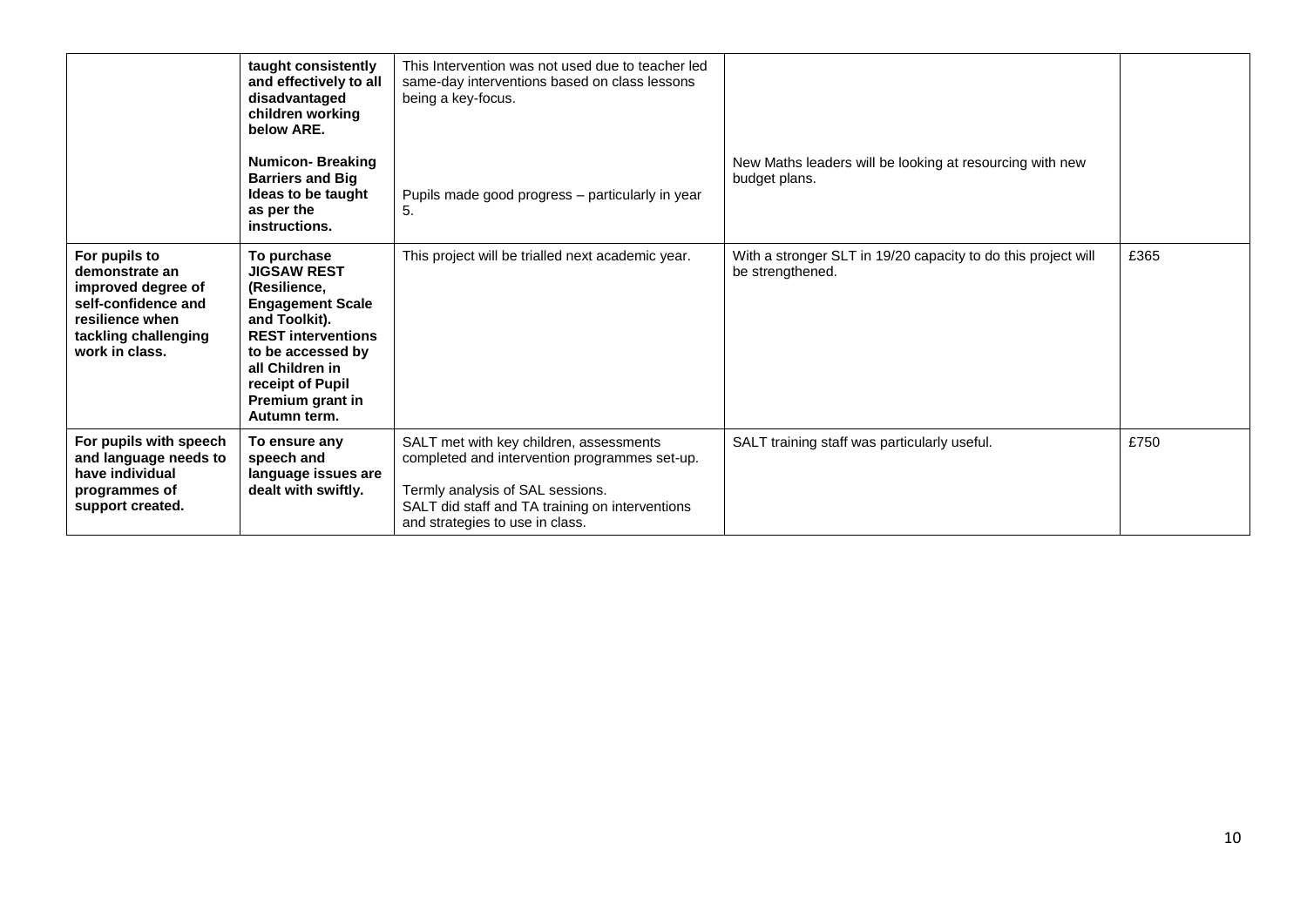| To ensure social,<br>emotional and<br>behavioural emotional<br>barriers are reduced. | To buy in a Sports<br><b>Apprentice to</b><br>engage specifically<br>disadvantaged<br>children during<br>lunchtimes. | It was decided to support children during<br>lunchtimes by staffing a 'chill out zone'- this<br>allowed children to spend time listening to music,<br>doing mindful colouring, playing with Lego,<br>reading in the library or just sitting chatting with<br>friends.<br>This had a positive impact supporting children<br>make the pro-social behaviours during lunchtimes.<br>Less recorded issues in the behaviour book due to<br>better support during less-structured times.<br>Sports coach used for additional PPG children<br>football. | Continue with this strategy.<br>Investigate sports coach for additional outdoor games<br>supervision during lunchtimes.<br>Consider this next academic year; as additional opportunities<br>to access sports coaching in a small group was very positive<br>for the children involved. | £2280<br>Additional mid-<br>day support.<br>£1680.84<br>Educational<br>Psychology visits<br>for PPG pupils.<br>£15.40<br>Sensory items<br>£139<br>Extra-curricular |
|--------------------------------------------------------------------------------------|----------------------------------------------------------------------------------------------------------------------|-------------------------------------------------------------------------------------------------------------------------------------------------------------------------------------------------------------------------------------------------------------------------------------------------------------------------------------------------------------------------------------------------------------------------------------------------------------------------------------------------------------------------------------------------|----------------------------------------------------------------------------------------------------------------------------------------------------------------------------------------------------------------------------------------------------------------------------------------|--------------------------------------------------------------------------------------------------------------------------------------------------------------------|
|                                                                                      |                                                                                                                      |                                                                                                                                                                                                                                                                                                                                                                                                                                                                                                                                                 |                                                                                                                                                                                                                                                                                        | support                                                                                                                                                            |
| iii. Other approaches                                                                |                                                                                                                      |                                                                                                                                                                                                                                                                                                                                                                                                                                                                                                                                                 |                                                                                                                                                                                                                                                                                        |                                                                                                                                                                    |
| <b>Desired outcome</b>                                                               | <b>Chosen</b><br>action/approach                                                                                     | <b>Estimated impact:</b> Did you meet the<br>success criteria? Include impact on<br>pupils not eligible for PP, if appropriate.                                                                                                                                                                                                                                                                                                                                                                                                                 | <b>Lessons learned</b><br>(and whether you will continue with this approach)                                                                                                                                                                                                           | Cost                                                                                                                                                               |
| To provide the<br>opportunity for all<br>children to participate<br>in school life.  | <b>Raising aspirations/</b><br><b>Sports participation</b>                                                           | Children eligible for PP funding have shared the<br>same experiences as their non-pupil premium<br>funded peers.<br>Children have benefited from support with funding<br>school trips, the year 6 residential and with some<br>support for clubs.                                                                                                                                                                                                                                                                                               | To continue to allow for the subsidy of trips, as and when<br>they are appropriate.                                                                                                                                                                                                    | £278<br><b>Total Amount</b><br>spent<br>£29,040                                                                                                                    |